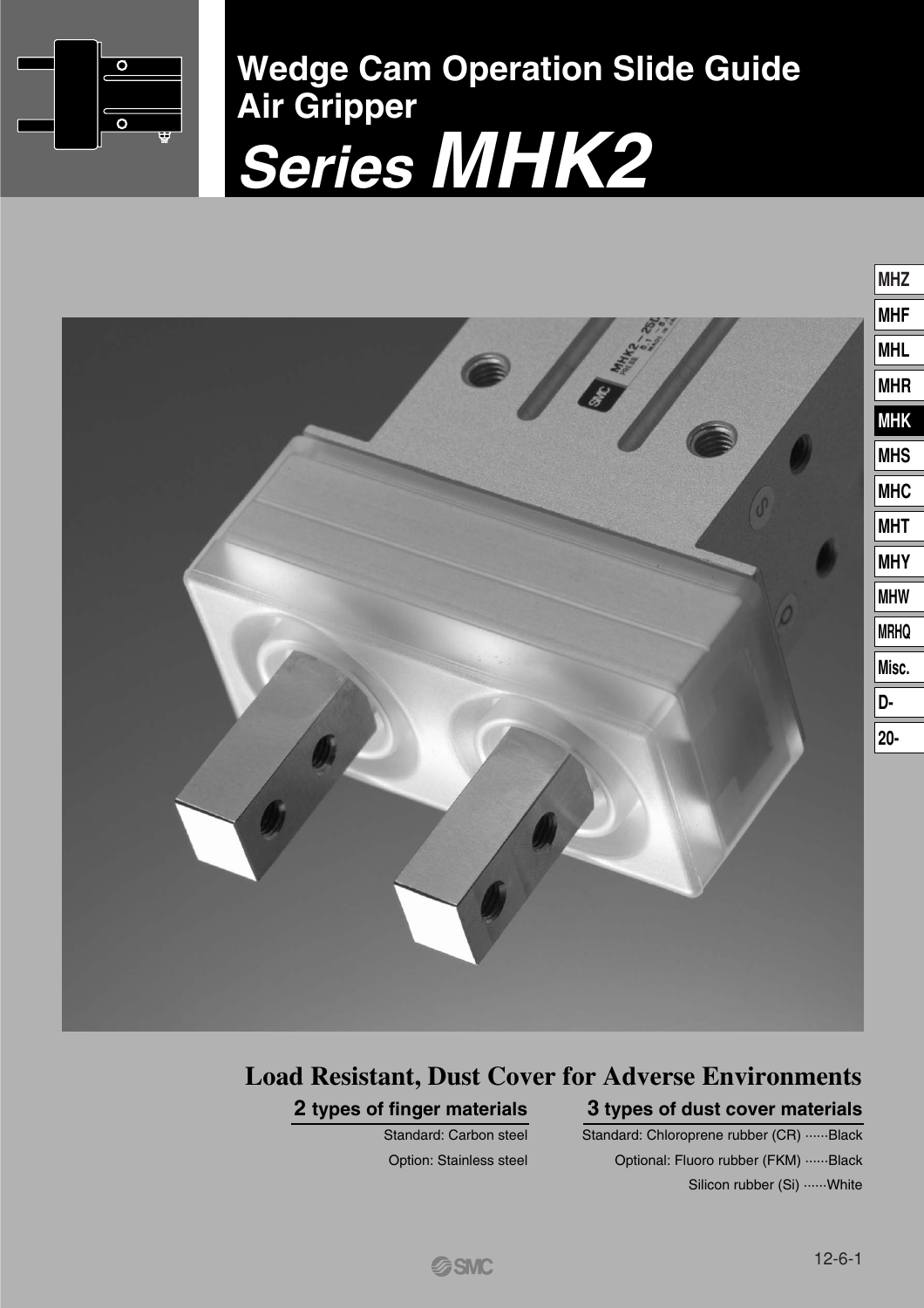

12-6-2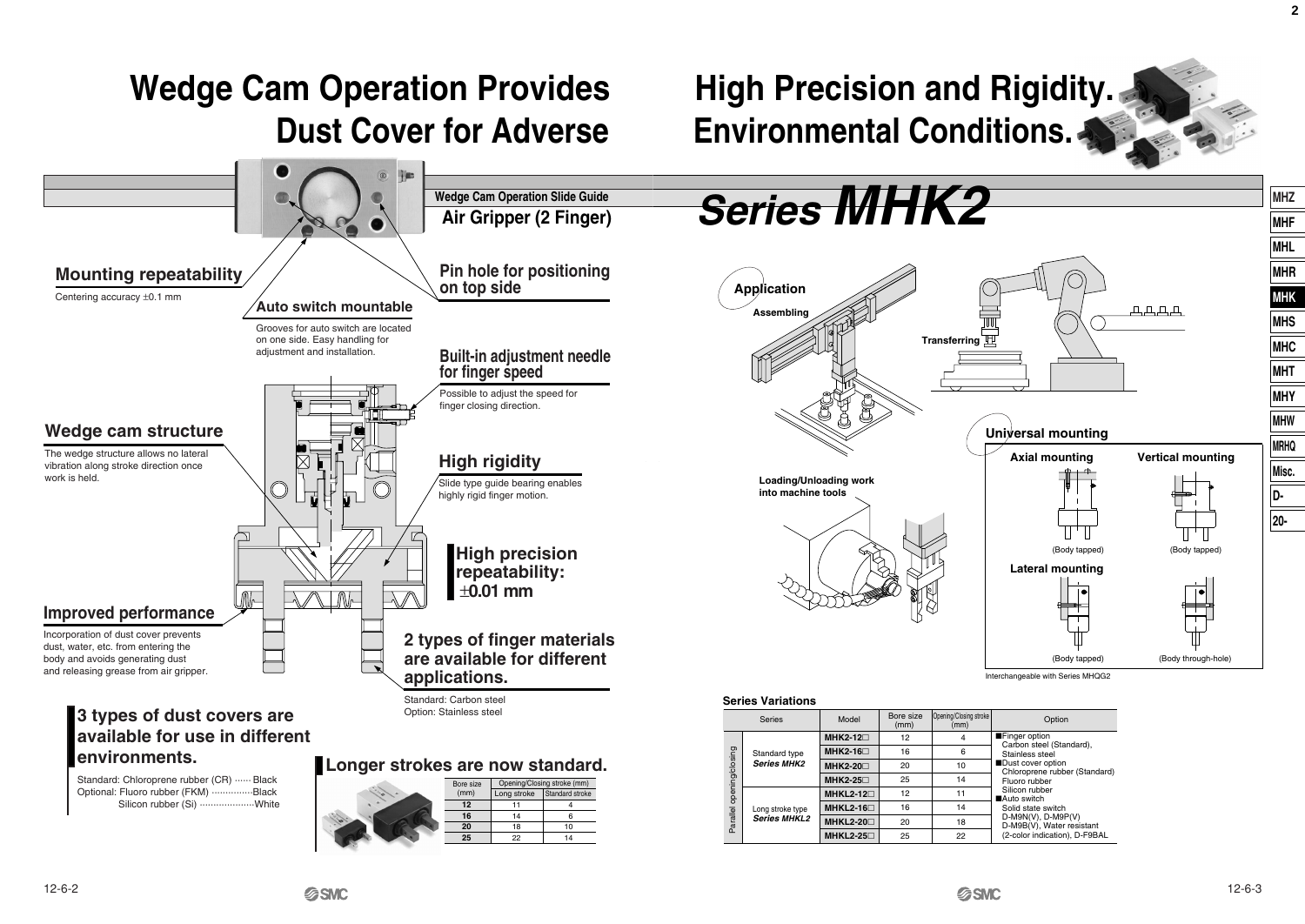# **Wedge Cam Operation Slide Guide Air Gripper Series MHK2**

**Size: 12, 16, 20, 25**



|                 |                                         |            |           | Wiring          | Load voltage |                        | Auto Switch model  Lead wire length (m)" |                  |       |             |     | Flexible |           | Applicable load |         |                       |    |  |
|-----------------|-----------------------------------------|------------|-----------|-----------------|--------------|------------------------|------------------------------------------|------------------|-------|-------------|-----|----------|-----------|-----------------|---------|-----------------------|----|--|
| <b>Type</b>     | Special                                 | Electrical | Indicator |                 |              |                        |                                          | Electrical entry |       | 0.5         | 3   | 5        | lead wire |                 |         | Pre-wire<br>connector |    |  |
|                 | function                                | entry      | light     | (Output)        |              | <b>DC</b><br><b>AC</b> | Perpendicular                            | In-line          | (Nil) | (L)         | (Z) | $(-61)$  |           |                 |         |                       |    |  |
| switch<br>state |                                         | Grommet    |           |                 |              | 3-wire<br>(NPN)        |                                          |                  |       | <b>M9NV</b> | M9N |          |           | О               |         |                       | ТC |  |
|                 |                                         |            | Yes       | 3-wire<br>(PNP) | 24 V         | 12 V                   |                                          | M9PV             | M9P   |             |     |          | Standard  | О               | circuit | Relay,                |    |  |
|                 |                                         |            |           | 2-wire          |              |                        |                                          | M9BV             | M9B   |             |     |          |           |                 |         | <b>PLC</b>            |    |  |
| Solid           | Water resistant<br>(2-color indication) |            |           |                 |              |                        |                                          |                  | F9BA  |             |     |          |           |                 |         |                       |    |  |

∗ Lead wire length symbols: 0.5 m ············ Nil (Example) M9N 3 m ············ L (Example) M9NL

5 m ············ Z (Example) M9NZ

Note) Be careful for the hysteresis of 2-color indication type D-F9BAL. Refer to "Auto Switch Hysteresis" on page 12-6-16.

<sub>Made to</sub><br>Order

Refer to page 12-13-25 for solid state switch with pre-wire connector.

\* Auto switches marked with a "○" symbol are produced upon receipt of order.

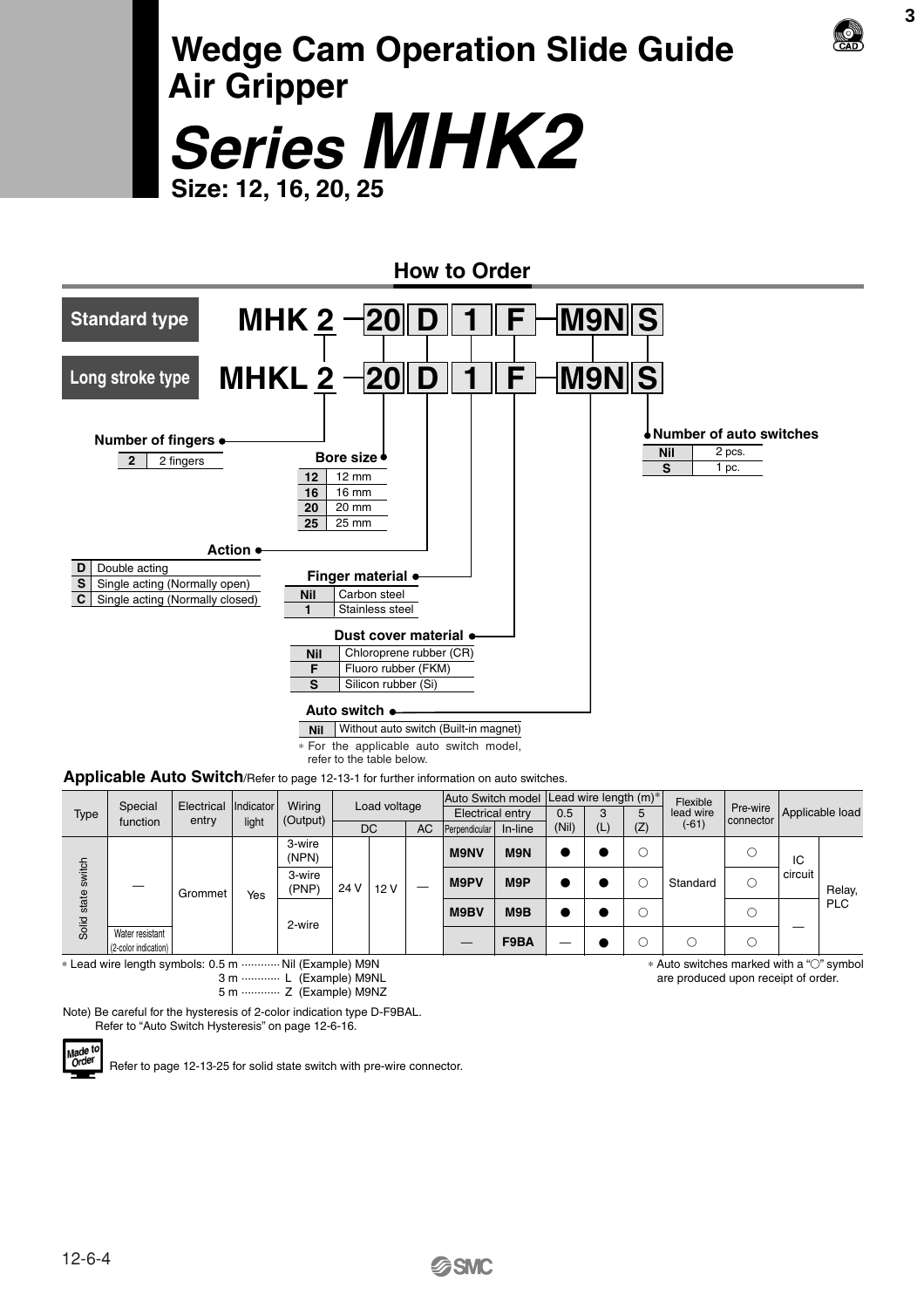**MHS**

# *Series MHK2 Wedge Cam Operation Slide Guide Air Gripper*

# **Specifications**



#### **JIS Symbol** Double acting







| Fluid                                                       |        |                 | Air                                                                   |            |
|-------------------------------------------------------------|--------|-----------------|-----------------------------------------------------------------------|------------|
|                                                             |        | Double acting   | 0.1 to 0.6 MPa                                                        |            |
| Operating                                                   | Single | Normally open   |                                                                       |            |
| pressure                                                    | acting | Normally closed | 0.25 to 0.6 MPa                                                       |            |
| Ambient and fluid temperature                               |        |                 | $-10$ to 60 $\degree$ C                                               |            |
| Repeatability                                               |        |                 | $\pm 0.01$ mm                                                         |            |
| Lubrication                                                 |        |                 | Not required                                                          | <b>MHZ</b> |
| Action                                                      |        |                 | Double acting/Single acting                                           |            |
| Auto switch (Option) Note)                                  |        |                 | Solid state switch (3-wire, 2-wire)                                   | <b>MHF</b> |
|                                                             |        |                 | Note) Refer to page 12-13-1 for further information on auto switches. |            |
|                                                             |        |                 |                                                                       | <b>MHL</b> |
| <b>Option</b>                                               |        |                 |                                                                       | <b>MHR</b> |
|                                                             |        |                 |                                                                       |            |
| Finger material<br>Carbon steel (Standard), Stainless steel |        |                 |                                                                       |            |

Dust cover material Chloroprene rubber (CR) (Standard), Fluoro rubber (FKM), Silicon rubber (Si)

### **Model**

### **Series MHK/Standard Type**

|               |                 | Series MHK/Standard Type |                   |                                        |                                                        |                                           |             |                                                           |     | <b>MHC</b>  |
|---------------|-----------------|--------------------------|-------------------|----------------------------------------|--------------------------------------------------------|-------------------------------------------|-------------|-----------------------------------------------------------|-----|-------------|
| Action        |                 | Model                    | Bore size<br>(mm) | Max. operating<br>frequency<br>(c.p.m) | Note)<br>Effective gripping<br>force per finger<br>(N) | Opening/Closing<br>stroke (mm)<br>$L2-L1$ | (mm)<br>l 1 | Width at Width at<br>closing opening Weight<br>(mm)<br>L2 | (g) | <b>MHT</b>  |
|               |                 | <b>MHK2-12D</b>          | 12                |                                        | External grip: 15<br>Internal grip: 16                 | 4                                         | 9           | 13                                                        | 75  | <b>MHY</b>  |
| Double acting |                 | <b>MHK2-16D</b>          | 16                |                                        | External grip: 31<br>Internal grip: 36                 | 6                                         | 14.6        | 20.6                                                      | 113 | <b>MHW</b>  |
|               |                 | <b>MHK2-20D</b>          | 20                |                                        | External grip: 46<br>Internal grip: 56                 | 10                                        | 16          | 26                                                        | 235 | <b>MRHQ</b> |
|               |                 | <b>MHK2-25D</b>          | 25                |                                        | External grip: 80<br>Internal grip: 86                 | 14                                        | 19          | 33                                                        | 440 |             |
|               |                 | <b>MHK2-12S</b>          | 12                | 120                                    | 9                                                      | $\overline{4}$                            | 9           | 13                                                        | 76  | Misc.       |
|               |                 | <b>MHK2-16S</b>          | 16                |                                        | 23                                                     | 6                                         | 14.6        | 20.6                                                      | 114 |             |
|               | Normally open   | <b>MHK2-20S</b>          | 20                |                                        | 34                                                     | 10                                        | 16          | 26                                                        | 237 | D-          |
| Single acting |                 | <b>MHK2-25S</b>          | 25                |                                        | 58                                                     | 14                                        | 19          | 33                                                        | 443 | $20 -$      |
|               |                 | <b>MHK2-12C</b>          | 12                |                                        | 12                                                     | $\overline{4}$                            | 9           | 13                                                        | 76  |             |
|               | Normally closed | <b>MHK2-16C</b>          | 16                |                                        | 25                                                     | 6                                         | 14.6        | 20.6                                                      | 115 |             |
|               | <b>MHK2-20C</b> | 20                       |                   | 44                                     | 10                                                     | 16                                        | 26          | 237                                                       |     |             |
|               |                 | <b>MHK2-25C</b>          | 25                |                                        | 73                                                     | 14                                        | 19          | 33                                                        | 443 |             |
|               |                 |                          |                   |                                        |                                                        |                                           |             |                                                           |     |             |

### **Series MHKL2/Long Stroke Type**

| Action                                                |                 | Model            | Bore size<br>(mm) | Max. operating<br>frequency<br>(c.p.m) | Note)<br>Effective gripping<br>force per finger<br>(N) | Opening/Closing Width at Width at<br>stroke (mm)<br>$L2-L1$ | closing<br>(mm)<br>L1 | opening Weight<br>(mm)<br>L2 | (g) |
|-------------------------------------------------------|-----------------|------------------|-------------------|----------------------------------------|--------------------------------------------------------|-------------------------------------------------------------|-----------------------|------------------------------|-----|
|                                                       |                 | <b>MHKL2-12D</b> | 12                |                                        | External grip: 14<br>Internal grip: 16                 | 11                                                          | 9                     | 20                           | 104 |
|                                                       |                 | <b>MHKL2-16D</b> | 16                |                                        | External grip: 27<br>Internal grip: 30                 | 14                                                          | 14.6                  | 28.6                         | 164 |
| Double acting<br><b>MHKL2-20D</b><br><b>MHKL2-25D</b> |                 | 20               |                   | External grip: 45<br>Internal grip: 53 | 18                                                     | 16                                                          | 34                    | 312                          |     |
|                                                       |                 |                  | 25                |                                        | External grip: 79<br>Internal grip: 90                 | 22                                                          | 19                    | 41                           | 562 |
|                                                       |                 | <b>MHKL2-12S</b> | 12                | 90                                     | 9                                                      | 11                                                          | 9                     | 20                           | 105 |
|                                                       |                 | <b>MHKL2-16S</b> | 16                |                                        | 17                                                     | 14                                                          | 14.6                  | 28.6                         | 165 |
|                                                       | Normally open   | <b>MHKL2-20S</b> | 20                |                                        | 32                                                     | 18                                                          | 16                    | 34                           | 314 |
|                                                       |                 | <b>MHKL2-25S</b> | 25                |                                        | 53                                                     | 22                                                          | 19                    | 41                           | 565 |
| Single acting                                         |                 | <b>MHKL2-12C</b> | 12                |                                        | 11                                                     | 11                                                          | 9                     | 20                           | 105 |
|                                                       |                 | <b>MHKL2-16C</b> | 16                |                                        | 22                                                     | 14                                                          | 14.6                  | 28.6                         | 166 |
|                                                       | Normally closed | MHKL2-20C        | 20                |                                        | 40                                                     | 18                                                          | 16                    | 34                           | 314 |
|                                                       |                 | <b>MHKL2-25C</b> | 25                |                                        | 63                                                     | 22                                                          | 19                    | 41                           | 565 |



Note) At the pressure of 0.5 MPa, when gripping point L is 20 mm.

Single acting nomally open: External holding force, Single acting nomally closed: Internal gripping force.

Refer to "Effective Gripping Force" for the gripping force at each gripping position on pages 12-6-7 to 12-6-11.



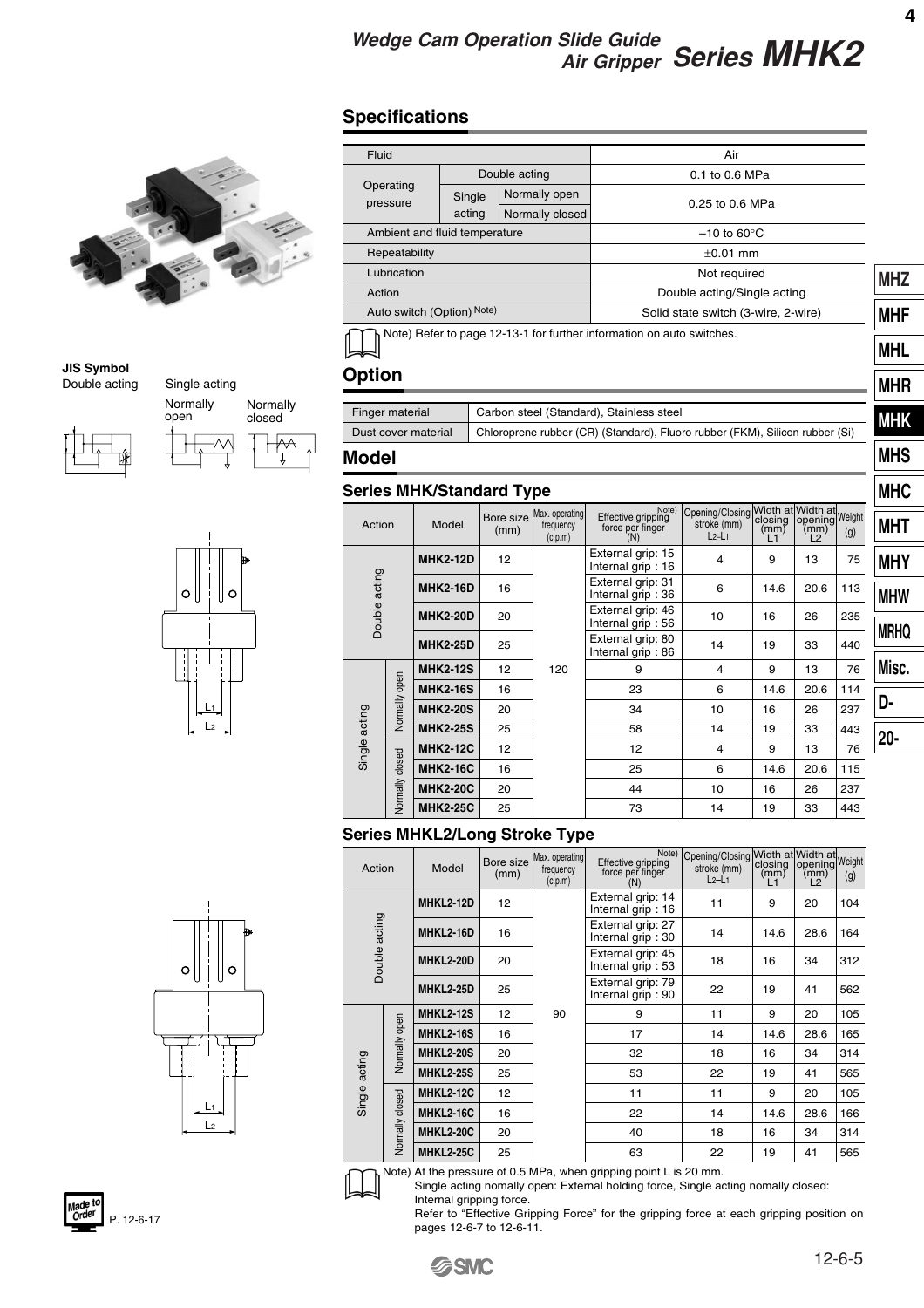# **Construction**







**Closed condition**



### **Component Parts**

| No.               | Description   | <b>Material</b>     | <b>Note</b>                     |
|-------------------|---------------|---------------------|---------------------------------|
| 1.                | Body          | Aluminum alloy      | Hard anodized                   |
| $\left( 2\right)$ | Piston        | Aluminum alloy      | Hard anodized                   |
| $\left(3\right)$  | Cam           | Carbon steel        | Heat treated, Specially treated |
| $\left(4\right)$  |               | Carbon steel        | Heat treated, Specially treated |
|                   | Finger        | Stainless steel 304 | Option                          |
| 5)                | Cap           | Aluminum alloy      | Hard anodized                   |
| (6)               | Piston bolt   | Stainless steel     |                                 |
|                   | Rubber magnet | Synthetic rubber    |                                 |

| No.               | Description      | <b>Material</b> | <b>Note</b>               |
|-------------------|------------------|-----------------|---------------------------|
| $\left( 8\right)$ | Needle assembly  |                 |                           |
| $\left( 9\right)$ | N.O. spring      | Piano wire      |                           |
| 10)               | Plug             | <b>Brass</b>    | Electroless nickel plated |
| (11               | Exhaust plug     | <b>Brass</b>    | Electroless nickel plated |
| 12)               | N.C. spring      | Piano wire      |                           |
| (13)              | Plug assembly    | <b>Brass</b>    | Electroless nickel plated |
| 14)               | Exhaust plug A   | Brass           | Electroless nickel plated |
| 15)               | Type C snap ring | Carbon steel    | Nickel plated             |

#### **MHK2 Replacement Parts**

| Description     |     |            | $MHK2-12 \square$ | $MHK2-16$        | MHK2-20 $\Box$   | MHK2-25 $\Box$   | Main parts        |
|-----------------|-----|------------|-------------------|------------------|------------------|------------------|-------------------|
| Seal kit        |     |            | MHK12-PS          | MHK16-PS         | MHK20-PS         | MHK25-PS         | (16)(17)(18)(19)  |
| Piston assembly |     |            | <b>MHK-A1201</b>  | MHK-A1601        | MHK-A2001        | MHK-A2501        | (2)(6)(7)         |
| Cam             |     |            | P3318103          | P3318203         | P3318303         | P3318403         | $\circled{3}$     |
| Finger          |     |            | P3318104          | P3318204         | P3318304         | P3318404         | $\left( 4\right)$ |
| Needle assembly |     |            |                   |                  | MH-A1006         |                  | $\circledR$       |
|                 | त्त | CR.        | MHK2-J12          | MHK2-J16         | MHK2-J20         | MHK2-J25         |                   |
| Dust cover      | ate | <b>FKM</b> | MHK2-J12F         | <b>MHK2-J16F</b> | <b>MHK2-J20F</b> | <b>MHK2-J25F</b> | (20)              |
|                 | Σ   | Si         | <b>MHK2-J12S</b>  | MHK2-J16S        | <b>MHK2-J20S</b> | <b>MHK2-J25S</b> |                   |

∗ Order 2 pieces per one finger unit.

#### **MHKL2 Replacement Parts**

| Description     |         |            | MHKL2-12 $\Box$  | MHKL2-16 $\Box$  | MHKL2-20 $\Box$  | MHKL2-25 $\Box$  | Main parts                 |
|-----------------|---------|------------|------------------|------------------|------------------|------------------|----------------------------|
| Seal kit        |         |            | MHK12-PS         | MHK16-PS         | MHK20-PS         | MHK25-PS         | (16)(7)(18)(19)            |
| Piston assembly |         |            | <b>MHK-A1201</b> | <b>MHK-A1601</b> | <b>MHK-A2001</b> | <b>MHK-A2501</b> | (2)(6)(7)                  |
| Cam             |         |            | P3318111         | P3318211         | P3318311         | P3318411         | $\circled{3}$              |
| Finger          |         |            | P3318112         | P3318212         | P3318312         | P3318412         | $\left( \mathbf{4}\right)$ |
| Needle assembly |         |            |                  |                  | MH-A1006         |                  | $\circledR$                |
|                 | ᢎ<br>∵⊏ | <b>CR</b>  | MHKL2-J12        | MHKL2-J16        | MHKL2-J20        | MHKL2-J25        |                            |
| Dust cover      | ater    | <b>FKM</b> | MHKL2-J12F       | MHKL2-J16F       | MHKL2-J20F       | MHKL2-J25F       | (20)                       |
|                 | ⋝       | Si         | MHKL2-J12S       | MHKL2-J16S       | MHKL2-J20S       | MHKL2-J25S       |                            |

∗ Order 2 pieces per one finger unit.



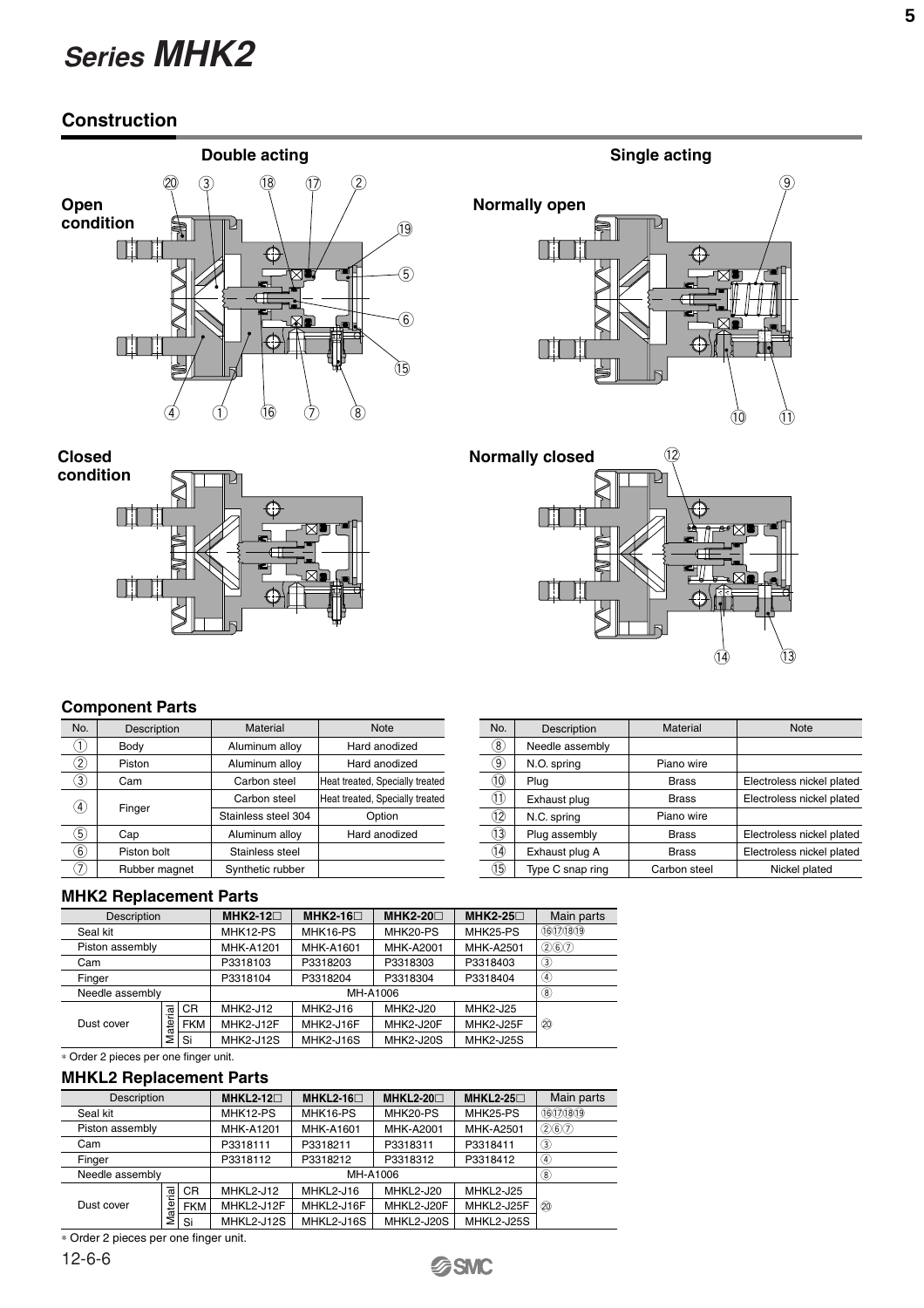# **Model Selection Example**



L: Gripping point distance

H: Overhang distance

• Proper gripping points should be selected in accordance with the operating pressure. The distance to the gripping point L and the overhang distance H should be within the limited range given in the graphs below.

• When the gripping point distance becomes large, the finger attachment applies an excessively large load to

the finger sliding section, causing excessive play of the fingers and possibly leading to premature failure.

### **Gripping Point Range Limit**



Use air gripper within gripping force line shown for each pressure in effective gripping force graph.

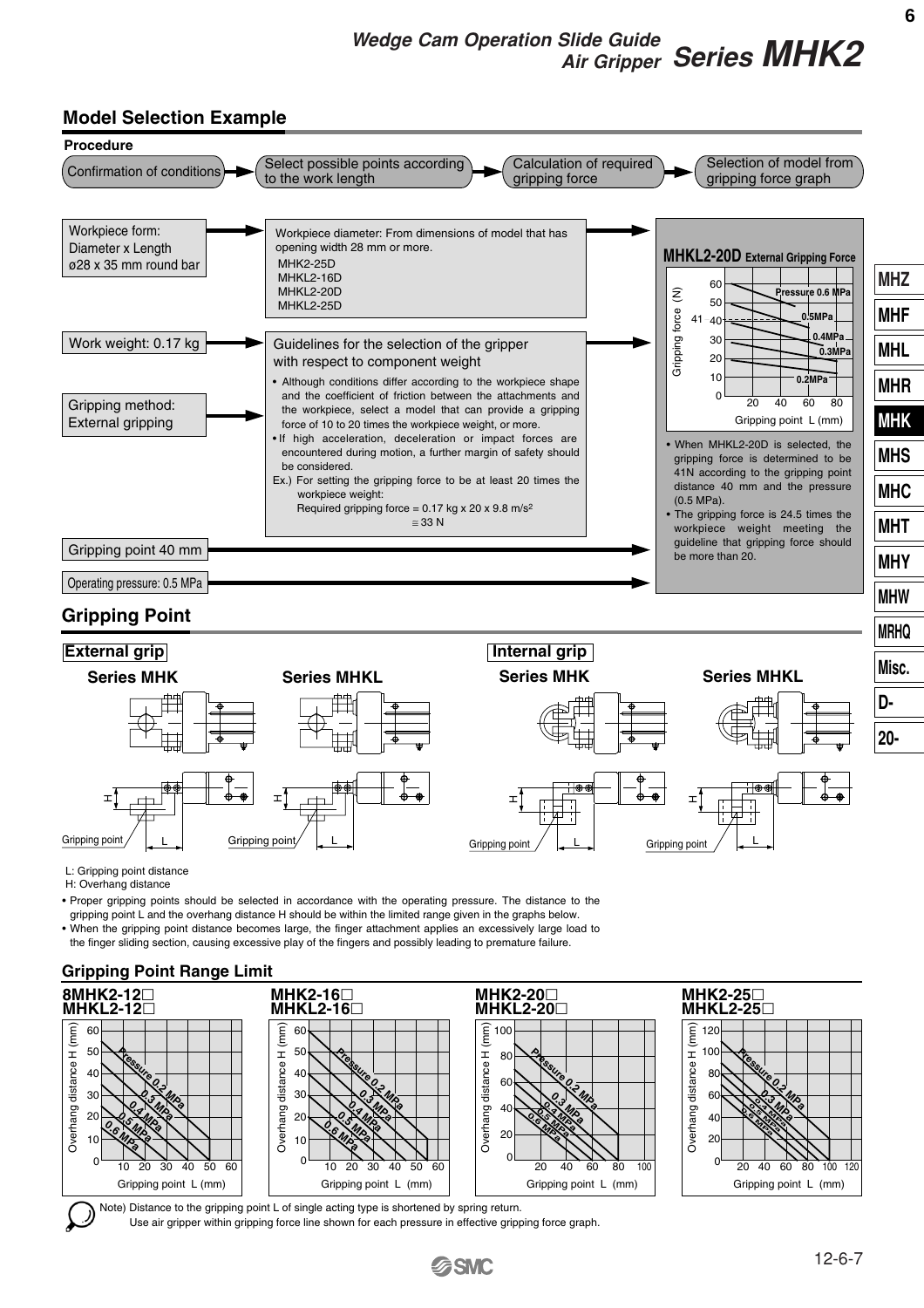# **Effective Gripping Force: Series MHK2 Double Acting**

• Indication of effective gripping force The effective gripping force shown in the graphs to the right is expressed as F, which is the thrust of one finger, when both fingers and attachments are in full contact with the workpiece as shown in the figure below.





**Internal grip Series MHK2**















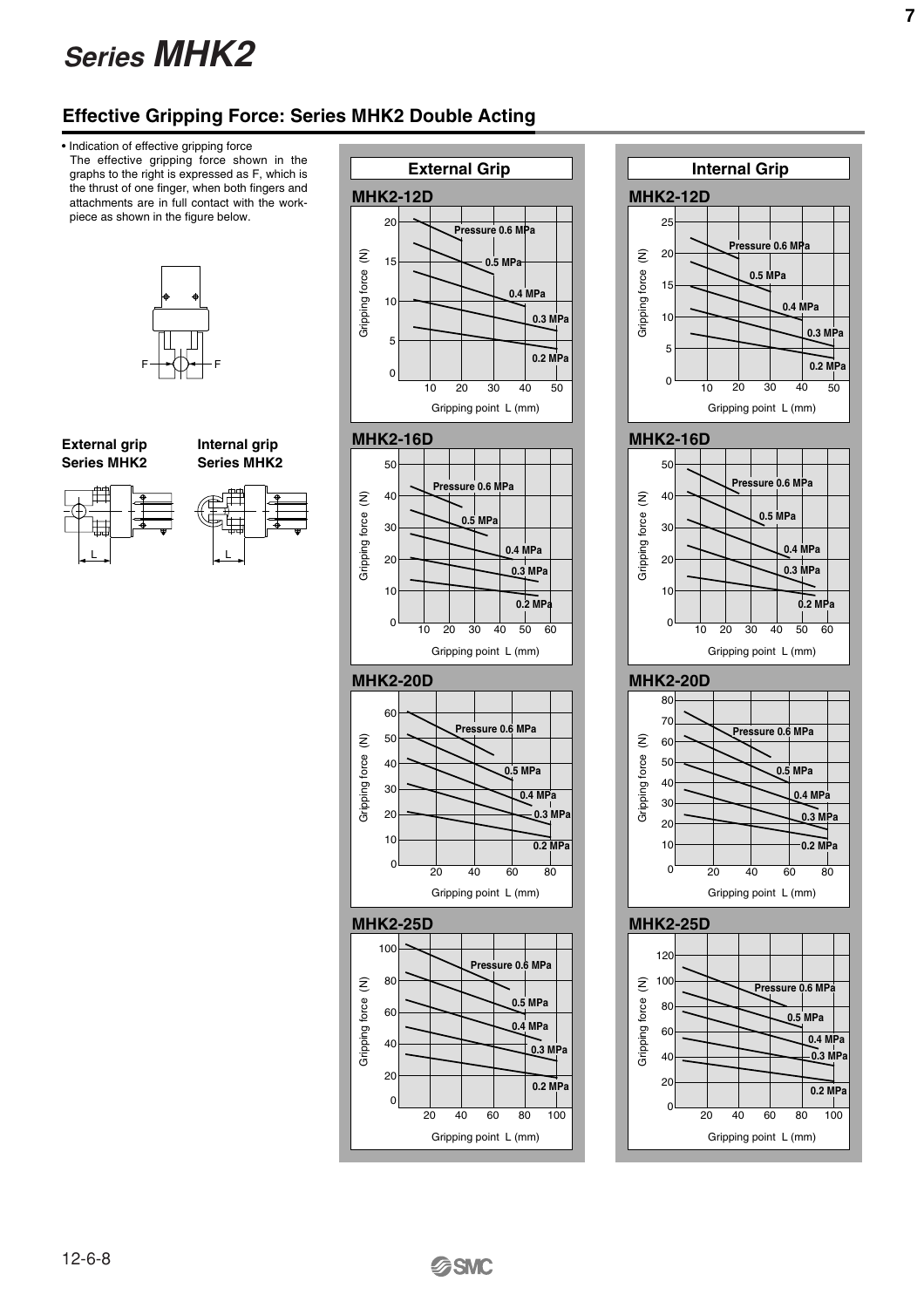# *Series MHK2 Wedge Cam Operation Slide Guide Air Gripper*

# **Effective Gripping Force: Series MHKL2 Double Acting**

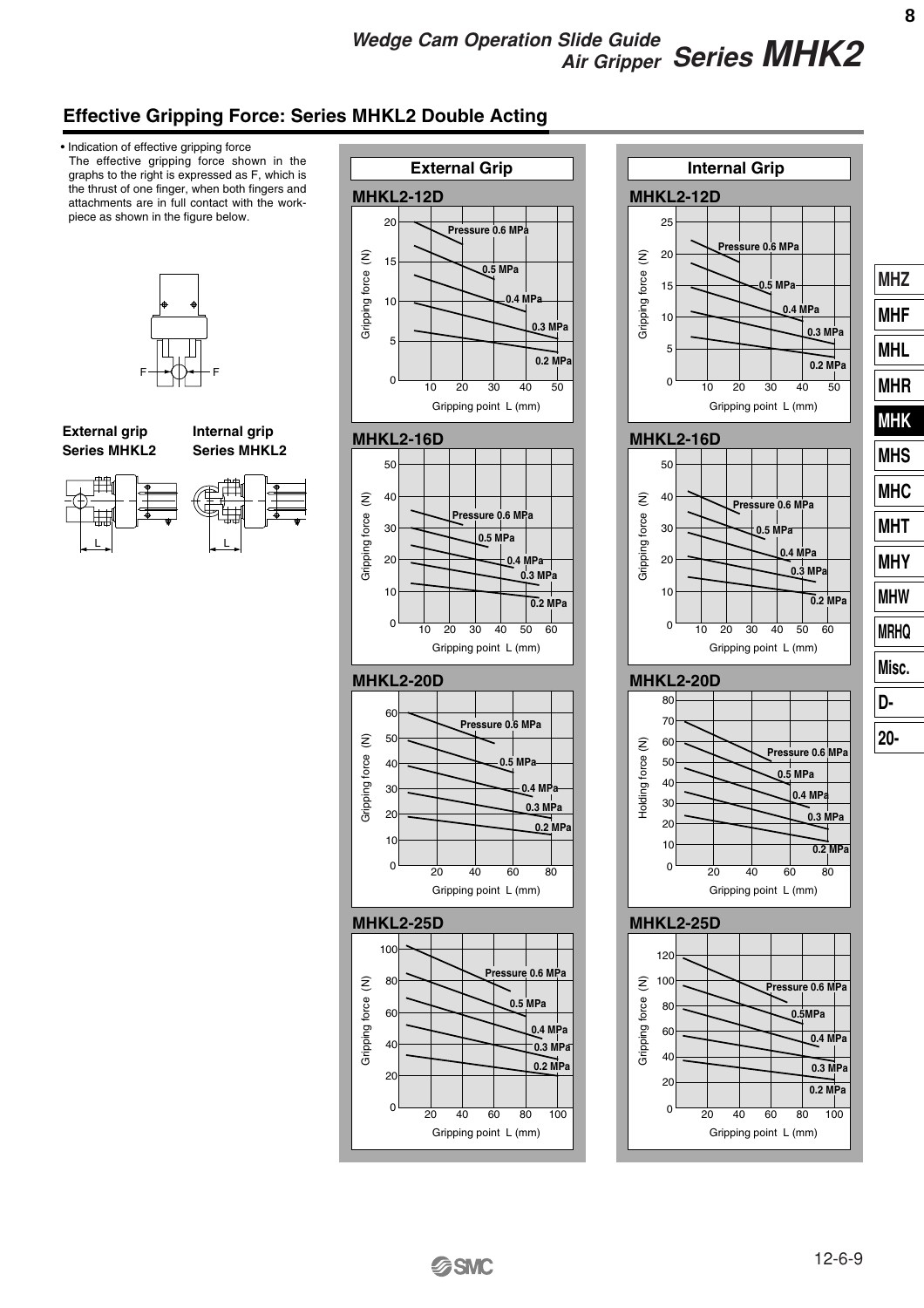# **Effective Gripping Force: Series MHK2 Single Acting**

• Indication of effective gripping force The effective gripping force shown in the graphs to the right is expressed as F, which is the thrust of one finger, when both fingers and **MHK2-12S** attachments are in full contact with the workpiece as shown in the figure below. 15  $\widehat{\epsilon}$ Gripping force (N) **Gripping force** 10 **0.5 MPa 0.4 MPa** 5 **0.3 MPa** F<del>|+</del>(|)++F 0 10 20 30 40 50 Note) In case of single acting type, Gripping point L (mm) the value is for stroke center. **MHK2-16S External grip Internal grip** 40 **Series MHK2 Series MHK2** ξ Gripping force (N) 30 **Pressure 0.6 MPa** Gripping force **0.5 MPa** 20 **0.4 MPa** L  $10$ **0.3 MPa**  $0$  0  $\frac{1}{10}$  0  $\frac{1}{10}$  0  $\frac{1}{10}$  0  $\frac{1}{10}$  0  $\frac{1}{10}$  0  $\frac{1}{10}$  0  $\frac{1}{10}$  0  $\frac{1}{10}$  0  $\frac{1}{10}$  0  $\frac{1}{10}$  0  $\frac{1}{10}$  0  $\frac{1}{10}$  0  $\frac{1}{10}$  0  $\frac{1}{10}$  0  $\frac{1}{10}$  0  $\frac{1}{10}$  0  $\frac{1}{1$ 10 20 30 40 50 Gripping point L (mm) • Precautions when using the single acting type: If a moment such as that illustrated below is applied to the finger, the finger might not be **MHK2-20S** able to retract by the spring force alone. Therefore, make sure to use the air gripper 60 within the allowable moment that is indicated in the table below. ξ 50 Gripping force (N) Gripping force 40 **Allowable Moment** 30 **0.5 MPa** Model **Allowable moment**  $(N \cdot m)$ 20 **0.4 MPa MHK2-12S/C**  $\overline{0.05}$ **0.3 MPa** 10 **MHK2-16S/C** 0.12 **MHK2-20S/C** 0.25 0 0 20 40 60 80 **MHK2-25S/C** 0.49 Gripping point L (mm) M: Allowable moment **MHK2-25S**  $(M = WL)$ 100 W 80  $\widehat{\epsilon}$ Gripping force (N) ∋⊕⊦ M **Gripping force Pressure 0.6 MPa** 60 **0.5 MPa** 40 L **0.4 MPa 0.3 MPa** 20



60



L



20 40 60 80 100

Gripping point L (mm)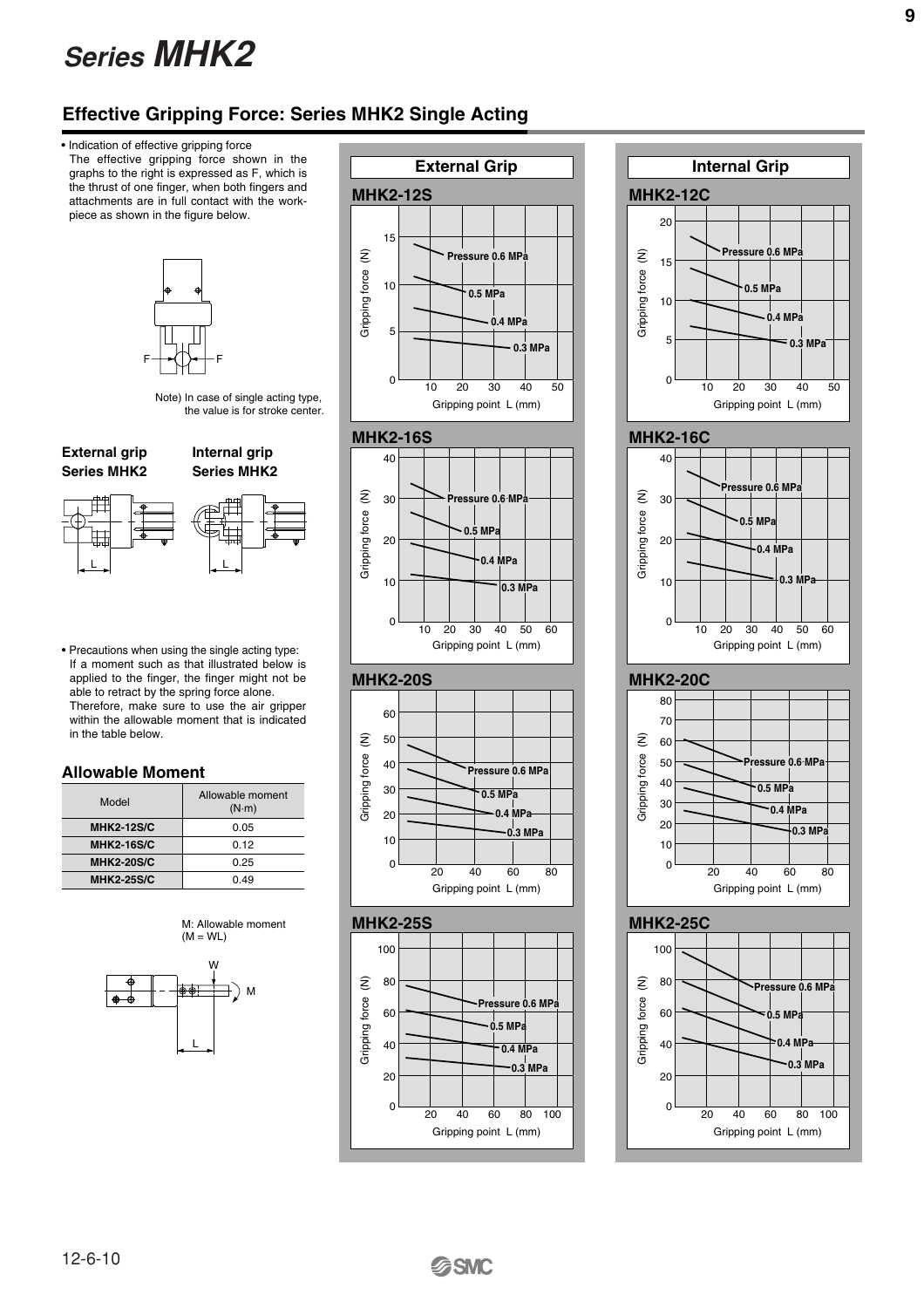# **Effective Gripping Force: Series MHKL2 Single Acting**



**SSMC** 

12-6-11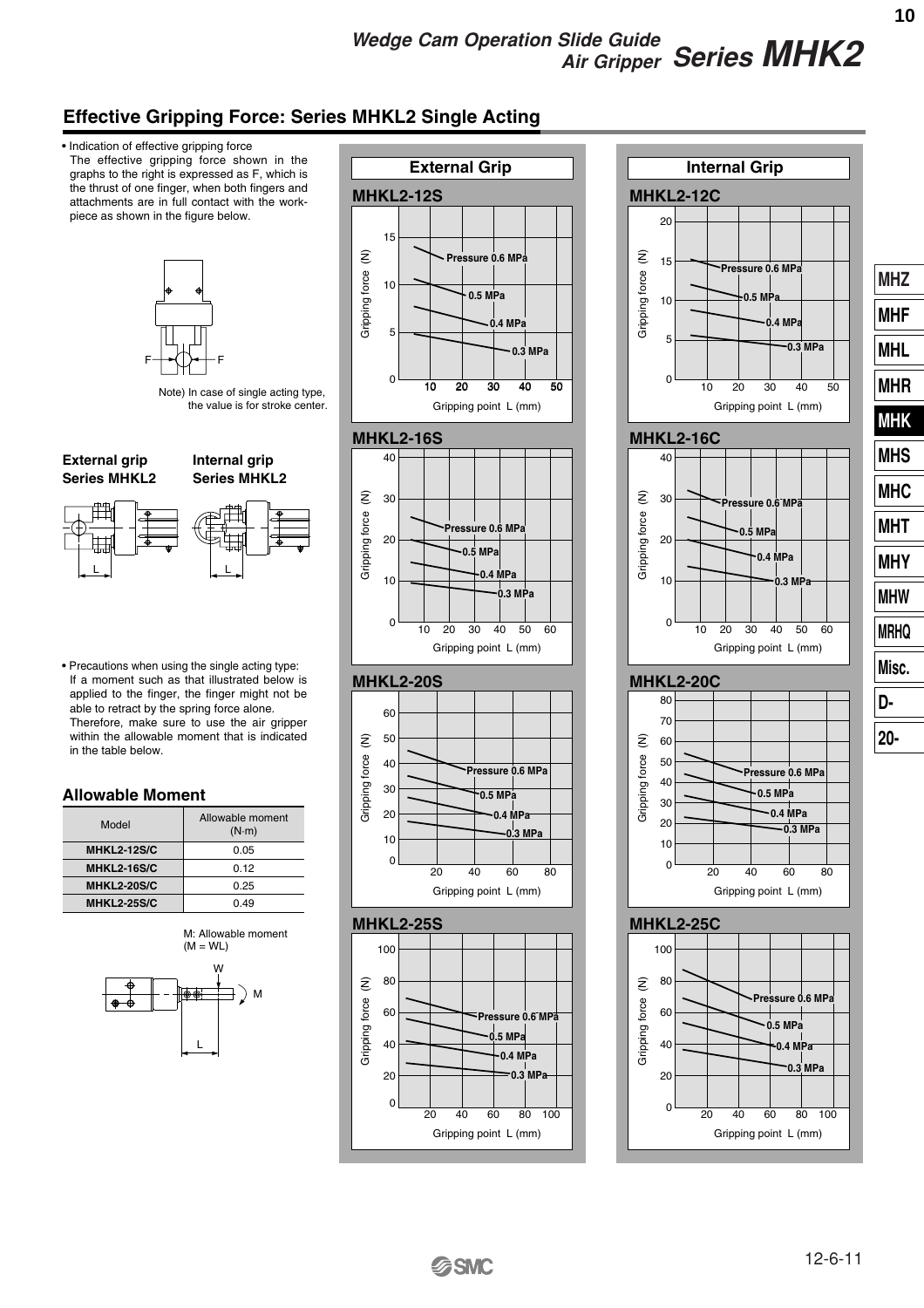# **Dimensions**

### **MHK2-12**-**: Standard type**



### **MHKL2-12**-**: Long stroke type**



**SSMC**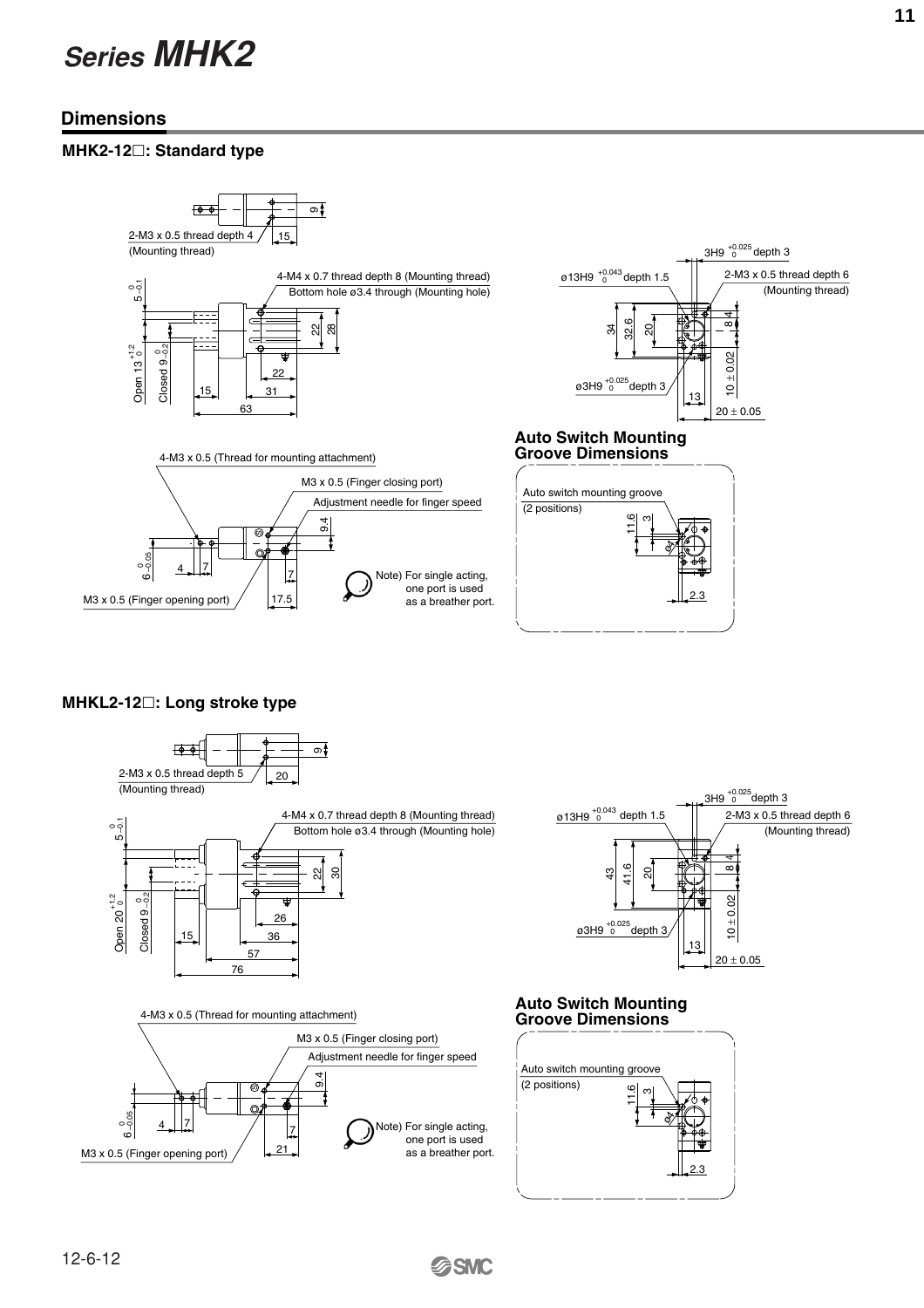

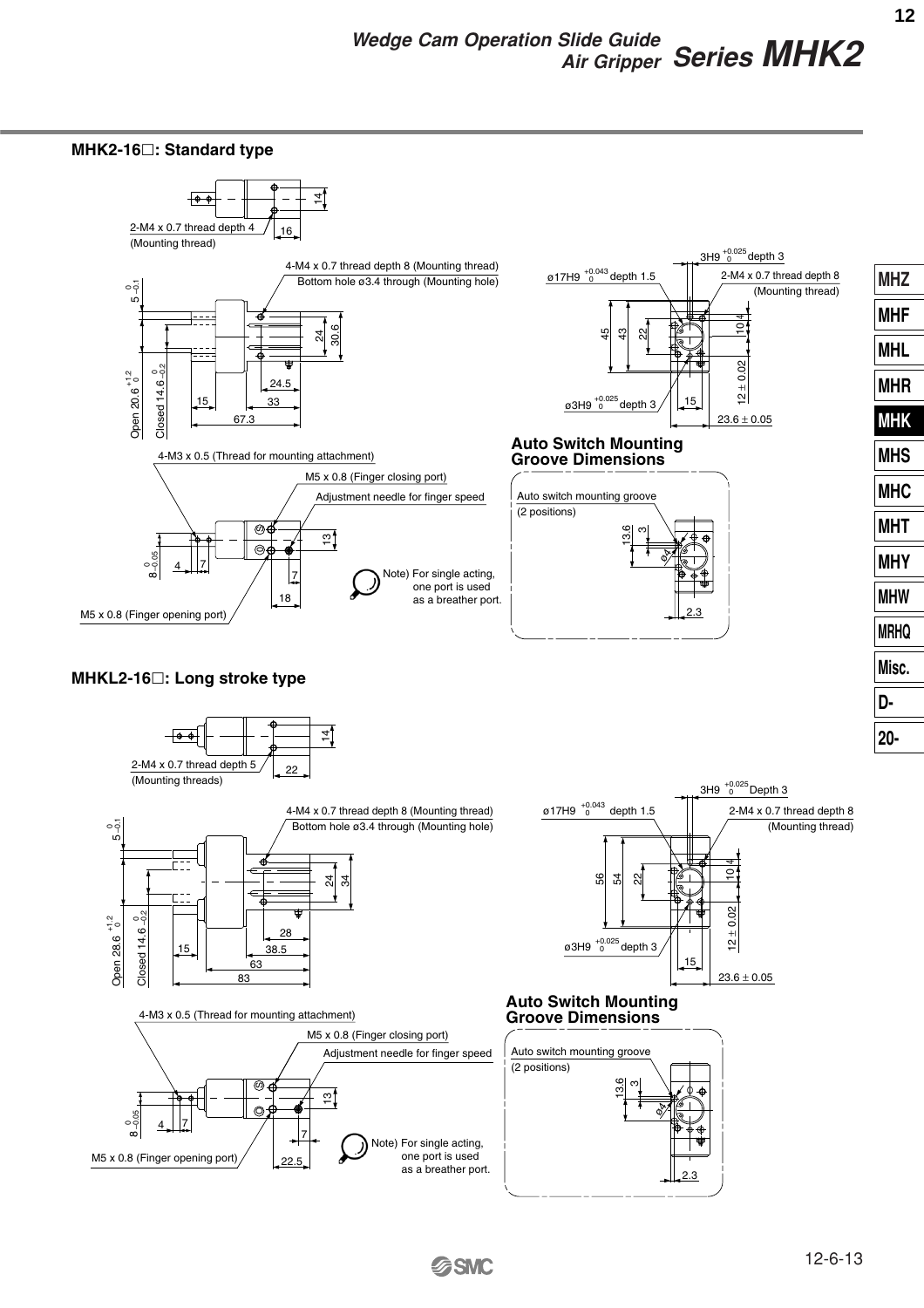# **Dimensions**



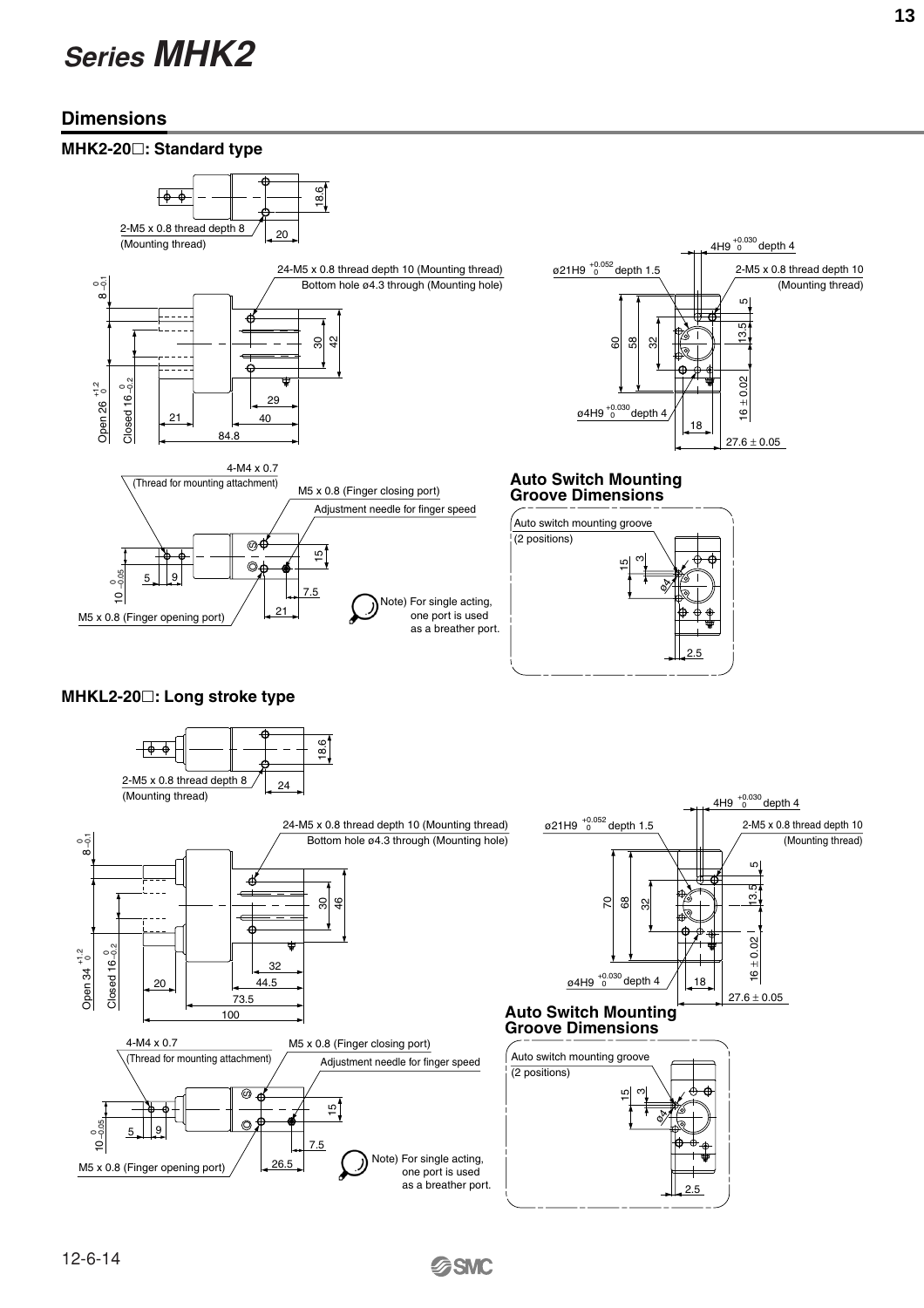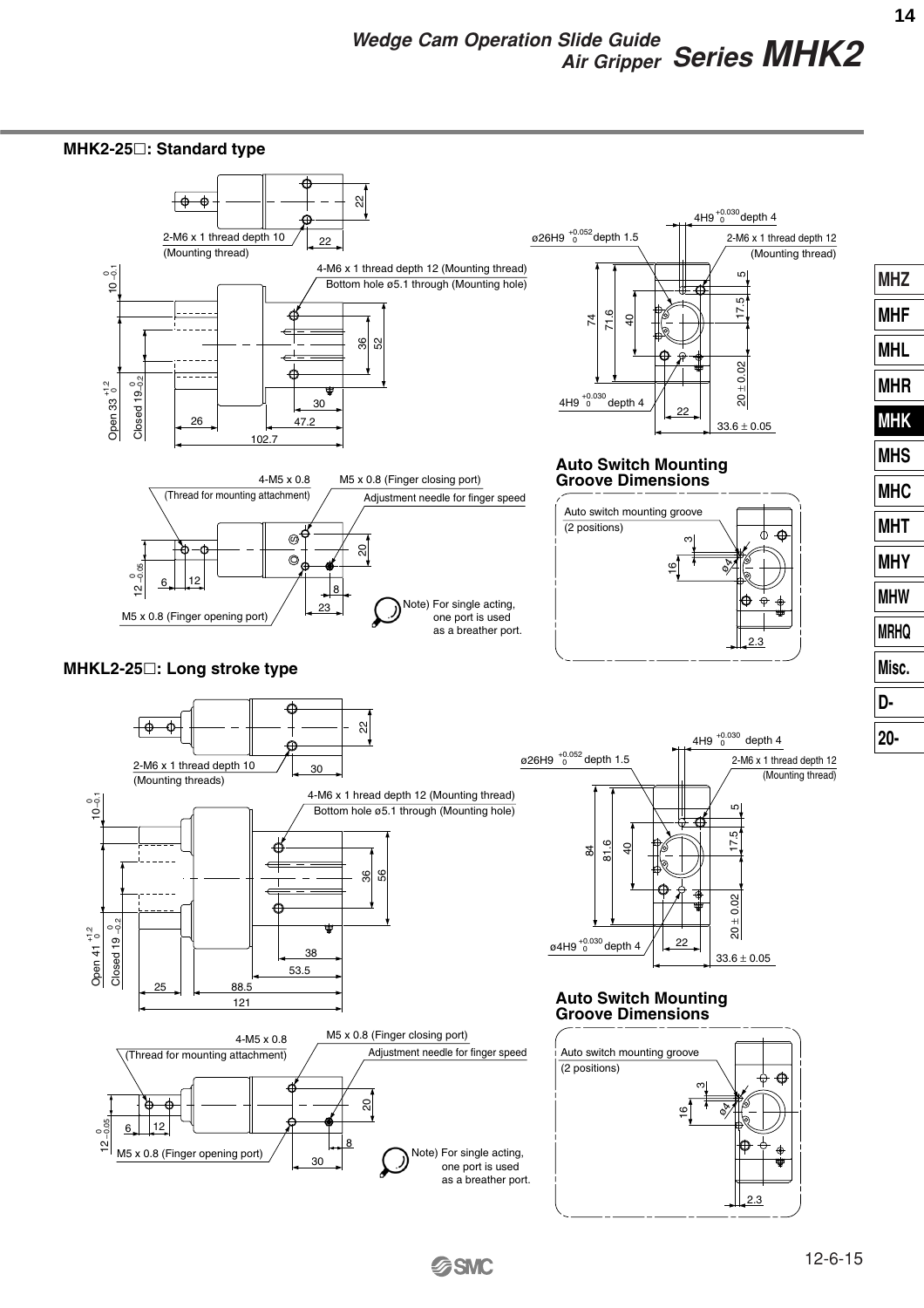Auto switches have hysteresis similar to micro switches. Use the table below as a guide when adjusting auto switch positions, etc.



|                                           | Max. hysteresis (mm) |                                                 |                                                   |  |  |  |  |
|-------------------------------------------|----------------------|-------------------------------------------------|---------------------------------------------------|--|--|--|--|
|                                           |                      | D-F9BAL                                         |                                                   |  |  |  |  |
| Auto switch model<br>Air gripper<br>model | $D-M9\square(V)$     | Setting of ON position<br>when red light is on. | Setting of ON position<br>when green light is on. |  |  |  |  |
| $MHK\square$ 2-12                         | 0.3                  | 0.4                                             | 1.6                                               |  |  |  |  |
| $MHK \square 2-16$                        | 0.4                  | 0.4                                             | 1.6                                               |  |  |  |  |
| MHK□2-20                                  | 0.4                  | 0.4                                             | 1.6                                               |  |  |  |  |
| $MHK\square$ 2-25                         | 0.4                  | 0.4                                             | 1.6                                               |  |  |  |  |

# **Auto Switch Hysteresis Mounting of Auto Switch**

To set the auto switch, insert the auto switch into the installation groove of the gripper from the direction indicated in the following drawing. After setting the position, tighten the attached switch mounting set screw with a flat head watchmakers' screwdriver.



Note) Use a watchmakers' screwdriver with a grip diameter of 5 to 6 mm to tighten the auto switch mounting screw. The tightening torque should be about 0.05 to 0.1 N·m. As a rule, it should be turned about 90° beyond the point at which tightening can be felt.

## **Protrusion of Auto Switch from Edge of Body**

• The amount of auto switch protrusion from the body's end surface is as shown in the table below. • Use the table as a guideline for mounting.







When auto switch for MHK2, MHKL2 is set on mounting side as figure below, allow for at least 1 mm on mounting late since the auto switch is protruded from edge of gripper.



|                                      |                   |                |                               | (mm)                               |
|--------------------------------------|-------------------|----------------|-------------------------------|------------------------------------|
|                                      | Lead wire type    |                | In-line electrical entry type | Perpendicular electrial entry type |
| Finger position<br>Air gripper model | Auto switch model | $D-M9$         | D-F9BAL                       | $D-M9 \Box V$                      |
| MHK2-12□                             | Open              |                | 7                             |                                    |
|                                      | Closed            | 3              | 12                            |                                    |
| MHK2-16□                             | Open              |                | 6                             |                                    |
|                                      | Closed            | 3              | 13                            |                                    |
| MHK2-20□                             | Open              |                |                               |                                    |
|                                      | Closed            |                | 11                            |                                    |
| MHK2-25□                             | Open              |                |                               |                                    |
|                                      | Closed            | $\overline{2}$ | 12                            |                                    |
|                                      | Open              |                | 3                             |                                    |
| $MHKL2-12\square$                    | Closed            | 3              | 12                            |                                    |
| $MHKL2-16 \square$                   | Open              |                |                               |                                    |
|                                      | Closed            | 3              | 13                            | 1                                  |
| <b>MHKL2-20</b> □                    | Open              |                |                               |                                    |
|                                      | Closed            |                | 11                            |                                    |
| <b>MHKL2-25</b> □                    | Open              |                |                               |                                    |
|                                      | Closed            |                | 11                            |                                    |

Note) There is no protrusion if no values are entered in the table.